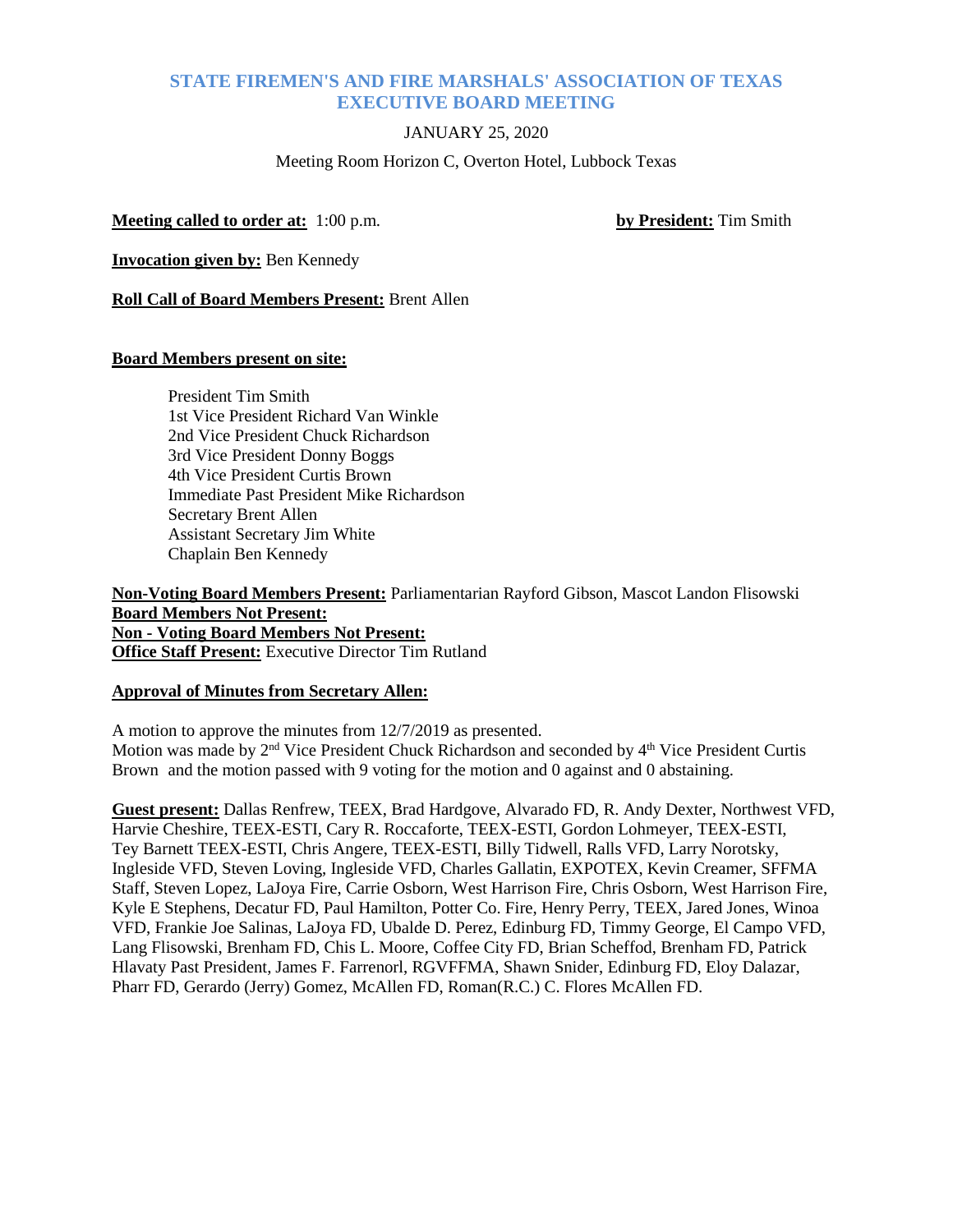.

## **1. Retention of Association of Historical Record**

Report & Discussion: Director Rutland

Director Rutland stated that he has little bit of a chance to go through the information that we have back in the closet back there, but only a small chance. I only have general idea of what's back there. There is material in there that we may not need to retain, but also the is a lot of information that we do need to retain and some of it we will what to retain forever.

- Boxes of old photos, lots of old photos
- Also, was approached by TEEX has more boxes of photos as far back as the 50's
- We obviously what to do something with those photos, they need to be digitized.
- Turned in to an Association Scrapbook, multi-year scrap book or History of the SFFMA
- Director Rutland would love to see a group take this on as a project to get this organized.
	- He would like to speak with the Auxiliary about maybe taking on this project.
- This have a huge impact for many of members of the association, if we could get this into nice presentation format, to gain access and see.

# **2. Constitution & By-Laws Amendment**

Report & Discussion: President Tim Smith

President Smith commented on the Constitution and By-Laws revision President Smith email a copy of that this morning, I will have copies for the Constitution & By-Laws Committee members. However, there is one correction, if you see me after the meeting, I will give the correction on page 13 about having an error, that was fixed.

1st Vice President Richard Van Winkle had a couple of questions.

- It says the Constitution and By-Laws Committee make a recommendation to approve a or reject the proposal. Does that mean y'all look at it, you send it out, do say at convention, we think y'all should go for this or think we should go against this. What does that mean?
- It is check for proper formatting, edits need, thing of that nature. Make sure it follows the current Constitution and By-Laws. All respects to Roberts Rules of Order. Then we come back to y'all and say that it's properly formatted, placed on the ballot.
- Notice there is no Article 11, there is an Article 11 just miss formatted
- Its part of contention, about the Chaplain not being elect or having a vote.
- The Memorial Service is the highest attend event at any of our conventions, if we were to appoint a new chaplain every year, that we may lose some quality in that event.

## **3. Industrial Testing & Certification Program**

Report & Discussion: 3rd Vice President Donny Boggs & Director Rutland

Many of us are aware that the industrial group has been trying to get a volunteer certification program going and we are close. Software was purchased, has been vetted to the JPR's, Director Rutland came on board was brought up to date on that situation and he is running with it.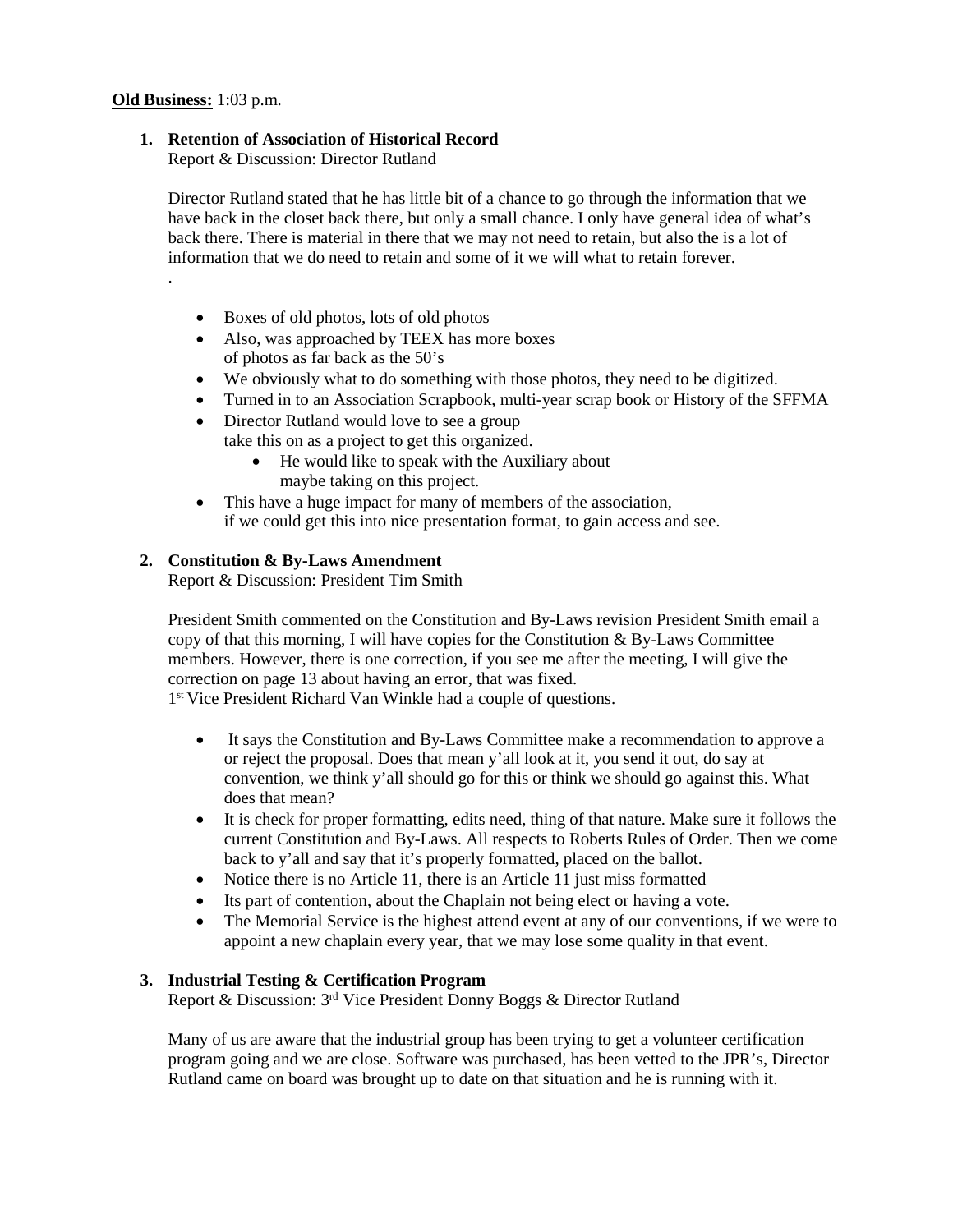There was an area of concern Board on the wording on the certificate, that was cleared up. It will read Certified Industrial Firefighter and JPR's the board was good with that.

- The Board approved the online testing platform, I like to see the association, also adopt.
- The platform is called Question Mark. (questionmark.com)
- $\bullet$  1<sup>st</sup> testing of program, will start with the Industrial Partners (TIESB)
- Go ahead and purchase 15 tablets will be bought for testing purposes.
- Proctors will take to site for certification testing.
- Proctors will give out an access code to the group that allows them to get to their test.
- The system itself is very flexible.

## **4. Status of Austin HVAC Issues, Possible Annual Contract**

Report & Discussion By: Director Rutland

- Provide information on cost of repairs on HVAC system.
- Couple of Maintenance Agreements, they have a Cadillac plan, but we are not going use that plan and Volkswagen plan
- In 2019 we spent \$40,000.00 to fix this thing.
- At this point, I recommend we fix the system and allow me to go forward with Volkswagen plan.
- Feel like once the system is fixed and installed correctly, I'm going to go with their recommendation that we have a good system and should be pretty low maintenance.
- It's a good idea to have a maintenance plan for this thing, it's a worth wild investment for us.
- Cost of plans, one is about \$6000.00a year or \$500.00 per month and the other is about 1200.00 a month.

Motion was made 1<sup>st</sup>Vice president Richard Van Winkle to table the HVAC Issue and seconded by Immediate Past President Mike Richardson.

Voting for the motion: 9 voting against: 0 Abstaining: 0

# **5. HazMat Carve Out**

Report & Discussion: President Tim Smith / Certification Chairman Brian Scheffer

The was to go live with NFPA 1072 on January 1, 2020, we had a hiccup with the testing process, some paperwork that needed to be done. Now, we need to validate the questions for 1072 for SFFMA.We, have to clarify how that is going to occur and when that will occur.

- The Curve out of HAZMAT Awareness & Operations
- Validate Test with 1072
- There will be 3 tests: FF I & II and HazMat Awareness & Operations
- There is like 24 different test versions for  $A \& O$
- NFPA 1001 will be updated, so we can validate test after fire school so we can go live 1/1/2020
- We have a few significant changes 1001, with fire dynamics with SLICERS and safety stuff, conference call in the spring or around June, so Kevin can get to the website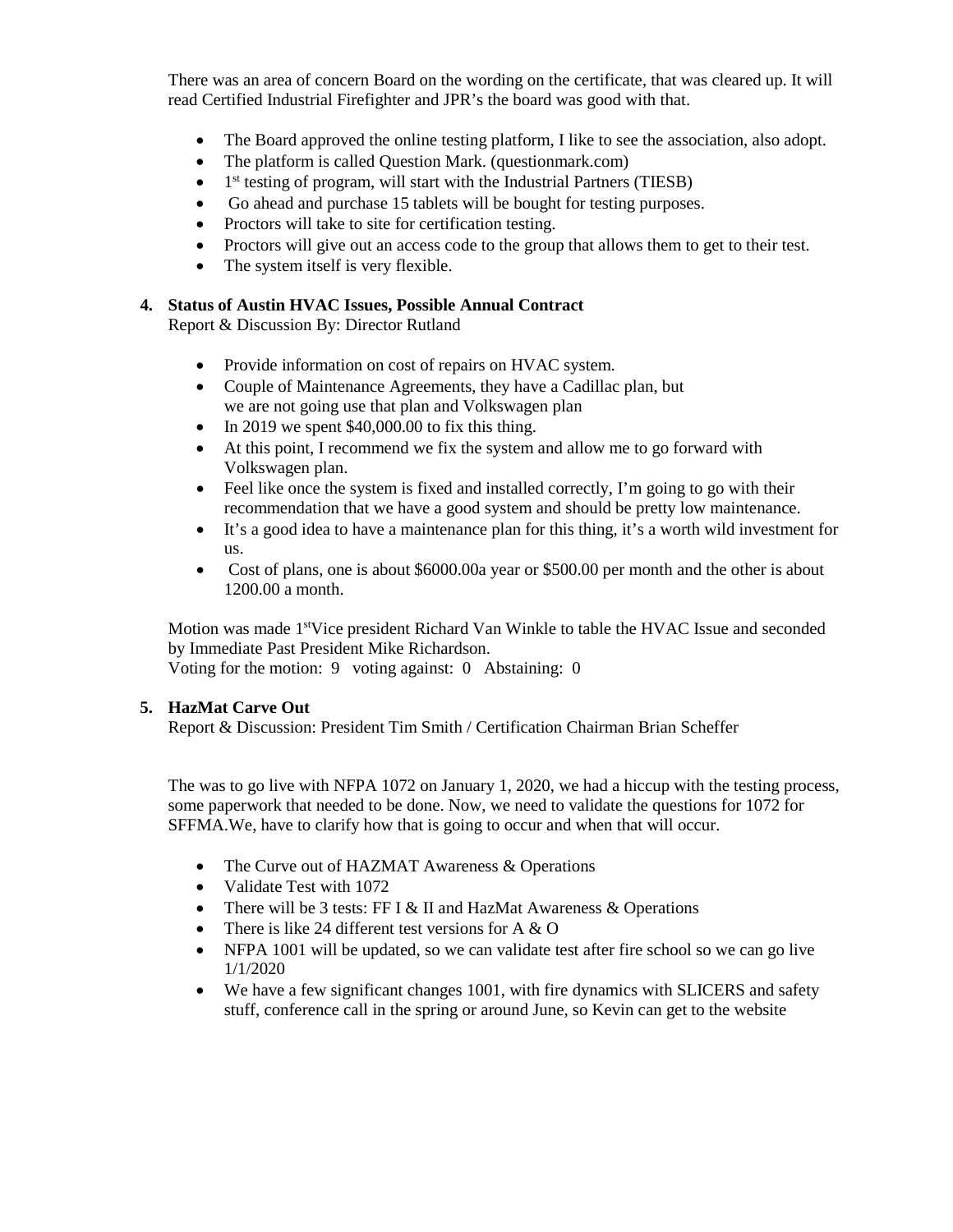#### **New Business:** 1:25 p.m.

### **1. Format& Schedule for Annual Conference Venter Show**

Report & Discussion: President Tim Smith

- Have been contacted by several different vendors by the way the show is set up, with opening time and options of opening times.
- Vice President Boggs had several conversations with vendors
- Year and half ago, some of the vendors came and talk to me about their R.O.I. when they go out and support organizations and return on the investment with us has been not that great.
- The way they are set up now, they come up on Friday and then open up on Saturday
- Vendors are getting about 3 hours of exposure they are very concerned about that.
- Vendors don't bring a lot of stuff
- 2 of our biggest vendors sent an email to Donny Boggs with some suggestions
- He contacted those vendor's and stated he would bring it to the Board
- It's something very doable and it's their suggestions
- What they would like to do, is after setup, that they open it up for 3 or 4 hours on Friday
- It will give them more exposure.

# **2. Appointment of Committee Member from District**

President Tim Smith

Request to place Kent Watts back on the Finance Committee by the Guadalupe District.

Pat Hlavaty: When met in July to do committee appointments we have to we had it down to sixteen or trim it down to sixteen, to get our quorum if you remember in Longview, at that time we had 22 folks on there. Only 8 showed up, so if you have 16 on there and 8 show up you have a quorum. Then there was 3 more added later on, I what to know why that happens. Why wasn't the chair contacted? I think its customary when a change is made, if putting them on or off, no matter what chair it is, they should be notified and ask if this is ok. Then you can bring it before the board. I'm little upset about this, if you put Kent Watts on there its 20. So, we have to have at least 10 here. Sometimes if its along ways it's hard to get folks here I know they should commit once their put on a committee. But that's what happened in Longview. I hear scuttlebutt and hear a lot of things occasionally that someone delete finance committee. I've got a problem with that, and alot others do too. Finance committee is like a watchdog……fore this and that. We are here to make suggestion to the board. Folks we have on here now have financial backgrounds, they know the ins and out, so when it comes to audit, he can help Tim, Allen said won't be able to make it……He would discuss some of the stuff from December he said he would do that. He had some issues,…had some family stuff. So, that's my spill Mr. President.

President Smith: I will address your concern about the finance committee, it is exactly that scuttlebutt. I'll suggest in the future pick up the phone and call me, I'll explain the situation. .... I understand that, we are bringing it up in open session the finance committee is well alive……. its not going anywhere. The real question is……..under preview I did that out of respect for Ken Watts, I understand your concerns about it, I have to listen to the district as well. If some of you know the folks are not showing up, you need to fire back on their district President and ask them why.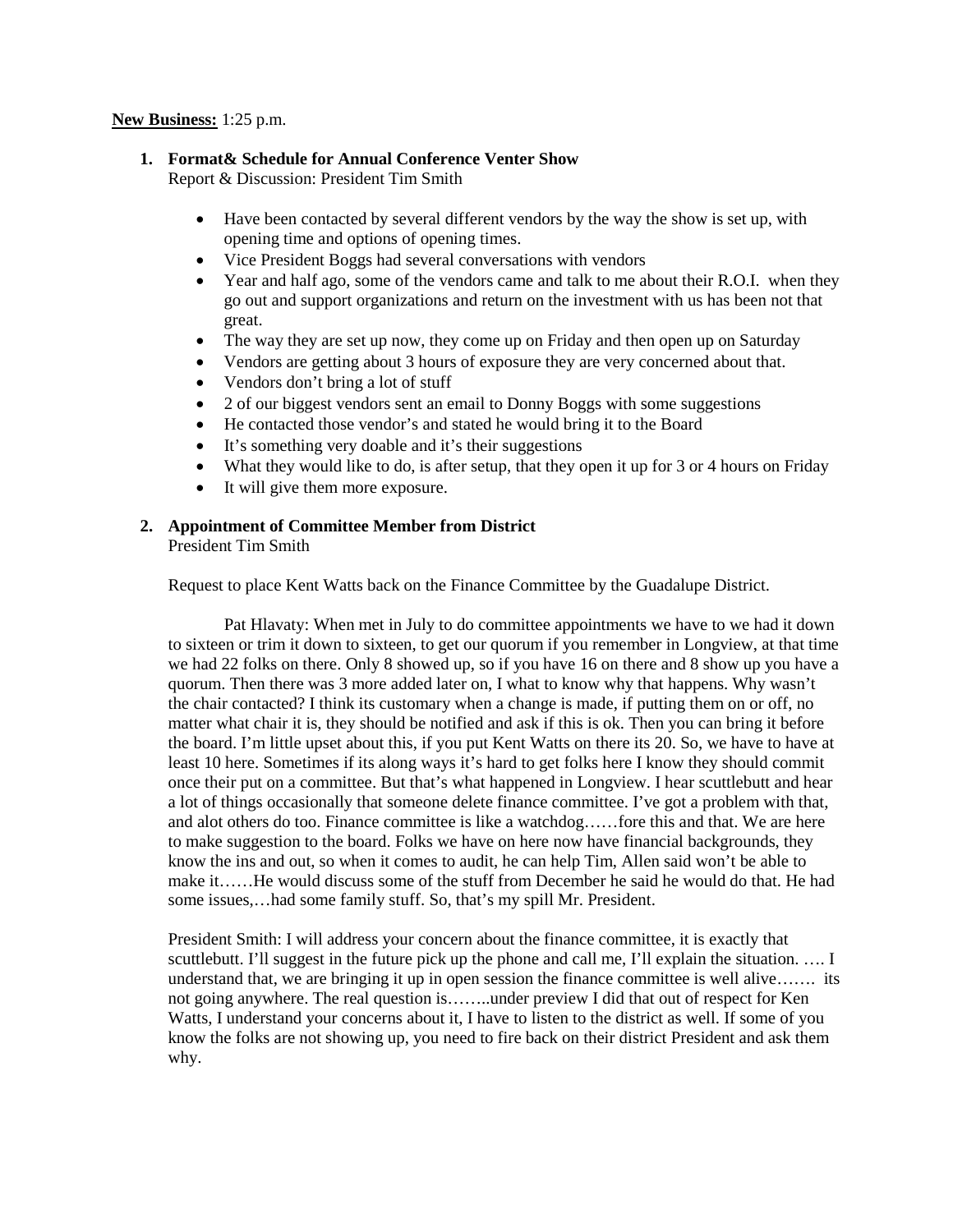# **3. Status of Candidate Search for TCFP Director**

Report& Discussion: Director Rutland

Mike Wesco is now the new director of the TCFP.

- Had 4 candidates, 2 of them withdrew.
- Mike has been there many years, great to work with.
- He was a member on the Firefighter Advisory Board Member.

## **4. Report from SFFMA Executive Director**

Report & Discussion: Director Rutland

- The association is going though it's annual renewal process.
- I would, along with Coordinators, Fire Chiefs and Staff, that this has been a frustrating experience for us. It has been difficult; with the feedback I'm getting from staff.
- My personal experience with this, it has not been a smooth process.
- With having 7 staff members, we have had 5 of those staff involved in the process, including the Executive Director. I was taught to process invoices and to also fix invoices
- I literally had 2 staff members on the phone the entire day fixing problems.
- The System needs to be fixed. We've got to have a better system the next time around.
- F.C.D.P. launch on February 21-23, 2020 1<sup>st</sup> Session. Bill Gardner and Mike Montgomery were putting on the finishing touches. We have 38 attendees signed up, this is an extremely popular program.
- Spring Meetings, Chuck has been contacting the various districts, putting a list together, the where and when of those meetings. For my proposes I was charged with trying to make as many meeting as I could.
- The grant program that we have going on, the retention grant, I met with our grant administrator, we've got a good plan going forward for this year. Has workshops already scheduled, they are two hours workshops in the evening time during the week.
- Greg Redeen is willing to do a one day workshop at conference.
- I want to provide the board my assessment up to this point, of the growthzone system that's been adopted by the association.
- I have the benefit of coming to this as a new user, weather it is an advantage or not, I also come at this after having an organization that had the same problems to put a new system together.
- What I have seen up to this point, is a system that just does not work very well for the needs of this organization, not saying it can't, right now, it does not work very well.
- This has been my assessment of growthzone, they are a standardized can software system that are designed for association to use around the country.
- We have a lot of unique features and characteristics in our association and membership, that just did not fit this.
- We have many number of work arounds of this product to try to make it work.
- Its was never design to handle fire departments.
- We to come up with a plan to fix what we are currently using.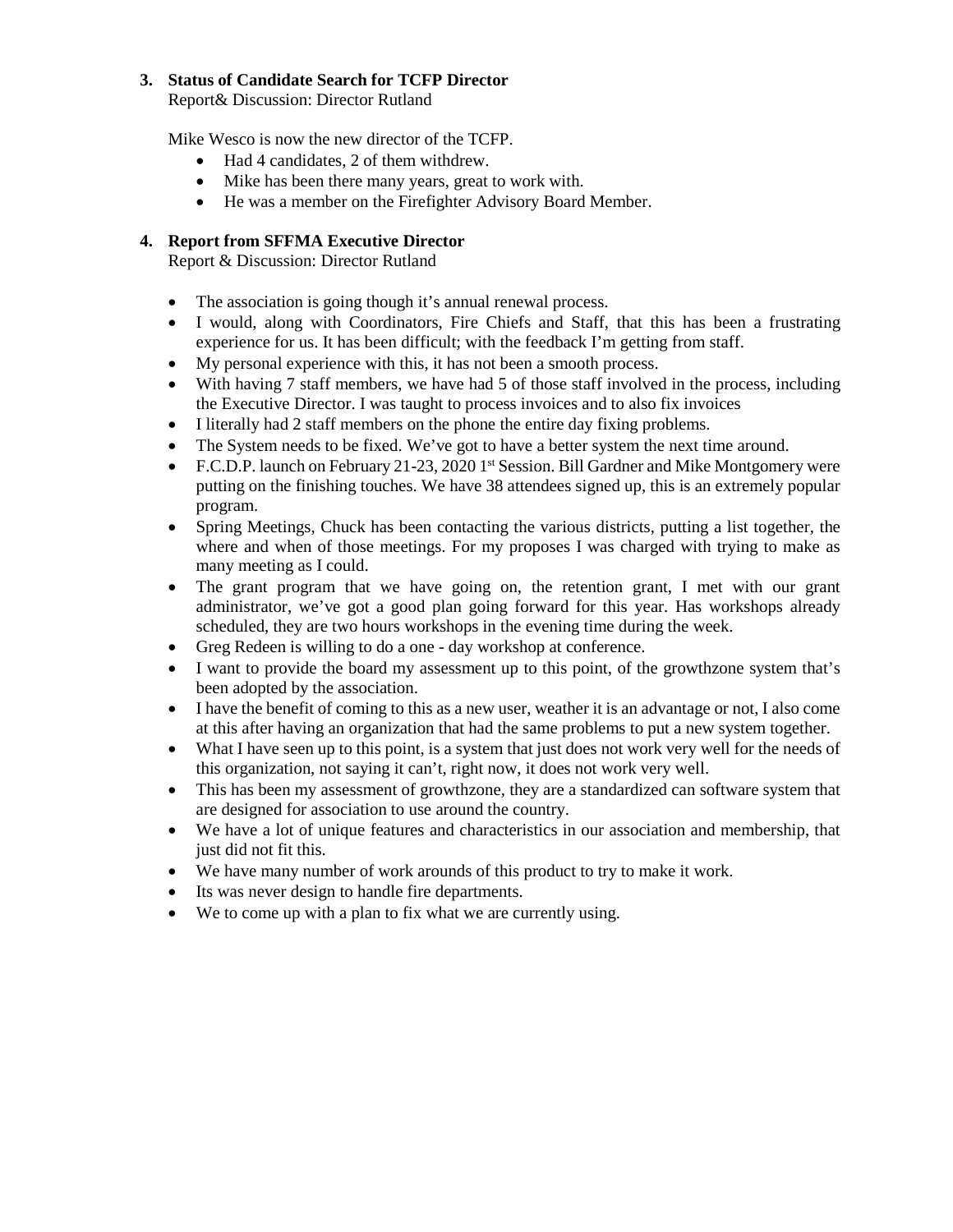# **Audience Comments:**

- **1. TEEX:** Henry Perry TEEX processed all the certificates for training at the conference, we were told by student records we cannot do certain things as we did in the past such as adding people after the fact, Henry bought to the E.D. Rutland and President Smith that we do the pass through portal for certificates. We can have, TEEX as an option, that use to a lot things for the association. This something with TEEX and ESTI, for years and years we could not handle money. That's why we had one group handling the money and the other handling the students. There is a 4% service handling fee for this.
- **2. Paul Hamilton:** Paul Hamilton, Past President, thank y'all for giving me the nod to submit my name tom the governor for Texas Commission on Fire Protection, that is a completely different world. Just finish up two days at the commission we have award the Executive Director to Mike Wesco, he will start full time Feb. 3<sup>rd</sup>, there were several names, about originally 13 to 14, then down to 4 and then 2 withdrew their names.
- **3. Billy Tidwell:** Thank coming up the Panhandle I know it's a long drive. We've got pretty weather today. Can't grantee that tomorrow the wind might be blowing or snowing. Thank y'all for coming up, I just what to say looking forward to seeing y'all in the spring as a get out on my campaign trail. If there any thing I can do, or bend my ear please let me know. Been working hard for the is organization. Looking forward to seeing y'all in June.
- **4. Chris Moore:** Question on the 4% for service of handling and process, is the association up registration 4% also? Can't keep throwing money at growthzone. More time for the vendors, we need vendors but vendors need us also.

# **5. Steve Loving:**

- **6. Chris Angere:** I want to explain the 4%, we work though our finance office that does not generate any money for us. That's a pass through cost were we are paying the credit card fee. It's not a revenue stream for TEEX.
- **7. Andy Dexter:** So, I've been approached on several different projects, I'll be presenting one today. The one I present to the Executive Board on Nov  $20<sup>th</sup>$  was a Training Officer program. A very common question I get serving as a coordinator is how do we run our train programs? We had some classes after our class. How do we put the together, so I create Training Officer Program. I submit it to the executive board by email Nov 20 and certification board I haven't heard anything back. I want to run this close to Fire Chief program, bring people to the office around two or three weekends. Thank you for your time.
- **8. Dallas Renfrew:** I thank the SFFMA and TEEX for allowing to serve on the NVFC Board of Directors. Patrick, served for a long time and had great influence. Just want to touch base on that for a minute. We have a different Chairman, he decides the two Co – Chairs, need to be committee chairman, so I've worked 14 months on membership program, so I understand the membership program. Talk about amounts there are some volunteer organizations across the nation that pay four hundred dollars dues. We ranked like 38<sup>th</sup> we way below some of the other states. So, money's important, I think everybody in here should be a member of the NVFC, you can be member for 18 dollars a year, which is one starbucks coffee, depending on how you want to look at it. It's cheaper than a box of 30-06 bullets. I encourage you to do that because we get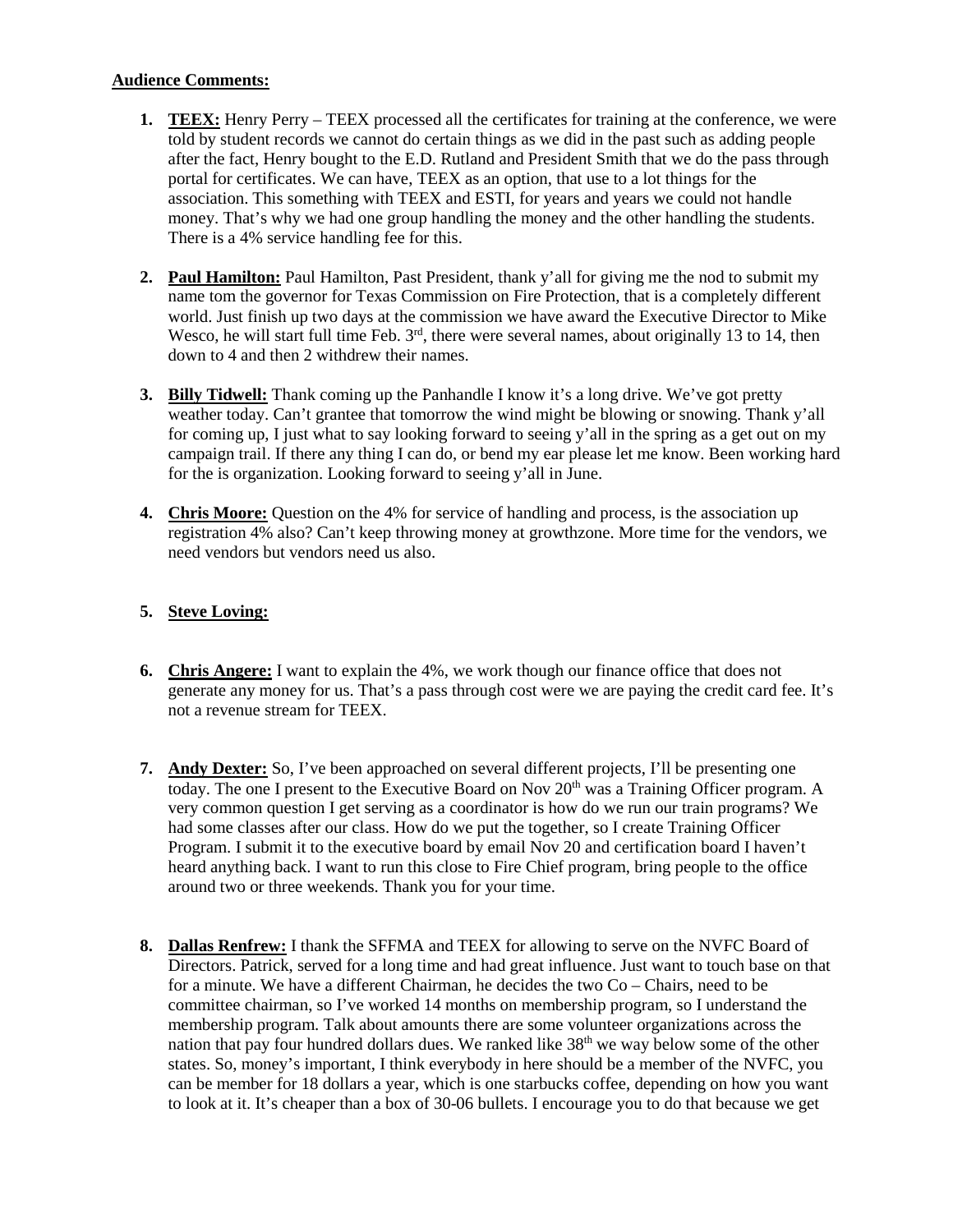emails everyday about people who died in the fire service. Over the past month there's been seven deaths. None of them where members. In North Carolina they have 20,000 members in the NVFC they're payed, union, industrial, volunteer, ems it doesn't make a difference. Potentially, for ten dollar death benefit. I worked with the insurance company and found out, it's not just for the fire service, I sign up my wife, if she get killed going to the HEB, I'm going to get 10,000.00, so don't miss interpreting what the definition of fire service personnel is. I really encourage you to do that, Texas is one of five states, Texas has about 5,000 members NVFC. No departments, individuals only you can sign up your family. Any questions come see me.

### **Board Comments:**

**President Tim Smith**: It's an honor to be here, I would echo what Chuck said about the spring meeting get that to us share our time with you guys and address for meeting. LODD in Lubbock, thanks for the support, that was a tough time. Couple people in the room, hats off to Tim Rutland he stepped into a hornets' nest done really, really well, enjoy working with him, smart guy, we are going to tap that knowledge little more. Kevin, Lius, Julie, Heather everybody in the office. Thank you helping in this transition cause y'all in transition too and its tough. Charles, year number two for you, should have it all down by now. Heather, y'all need to get to know, Heather has step into the shoes of Gabbi and while we all love and miss Gabbi. We are blessed to have Heather onboard she has filled the void that we needed filled hit the ground running. She has done an exceptional job. June conference comes around, there may be a few things that Heather don't know. There a lot things Heather don't know. We need to help Heather out. We need to understand this is Heather first year of doing this stuff. We want to support you. We all know there's tons of moving parts to this thing, all gear together roll at the same time, it's a challenge. The last thing on the amendment, echo on what Donny said just try to make the place better than what we found it, all were trying to do. We see a smattering of the last five years, little tiny piece mill changes that have tried to be effective. While with good intention and great ideas just didn't things work. Not a wholesale change, a whole new way of looking at things. All our traditional element remain, really nothing changes meeting stay the same, districts stay the same, just a different business model of doing thing so, we will be around districts to visit about that, welcome you to constitution and by-laws committee meeting topic of discussion. Next business meeting will be detremend.

**1st Vice President Richard Van Winkle**: What y'all to know lied to me about Lubbock all my life! Was walking thru parking lot last night I step on dime could not see Dallas! Glad to be here, I like coming out this direction Wish weather was little warmer, say that about my own place too, enjoy being here thank you for having us, appreciate y'all hospitality.

**2nd Vice President Chuck Richardson**: Great to be here, this elevation is little bit much for a flatlander like me. As Director Rutland stated I'm collecting data, When and where meeting are happening. It's increasing hard to get information from people of the districts. In November, I lost all my contacts. I have no contacts. Thanks so much letting me be here.

**3rd Vice President Donny Boggs**: Lot of talk about change, Change is never easy, What's best for the members, not what best for the board or district or individual. We are really trying to address them. Consider what's best for the whole. Glad to be here, Love this organization, love y'all.

**4th Vice President Curtis Brown**: Welcome to the panhandle, I guess! It as close for me and it's still, three hours.

**Immediate Past President Mike Richardson**: Sorry, I wasn't at the last one, Literally, Glad to be here! Districts, that are here, sorry I wasn't at your meetings, been down for 5 months See you this spring!

**Secretary Brent Allen**: Nothing at this time.